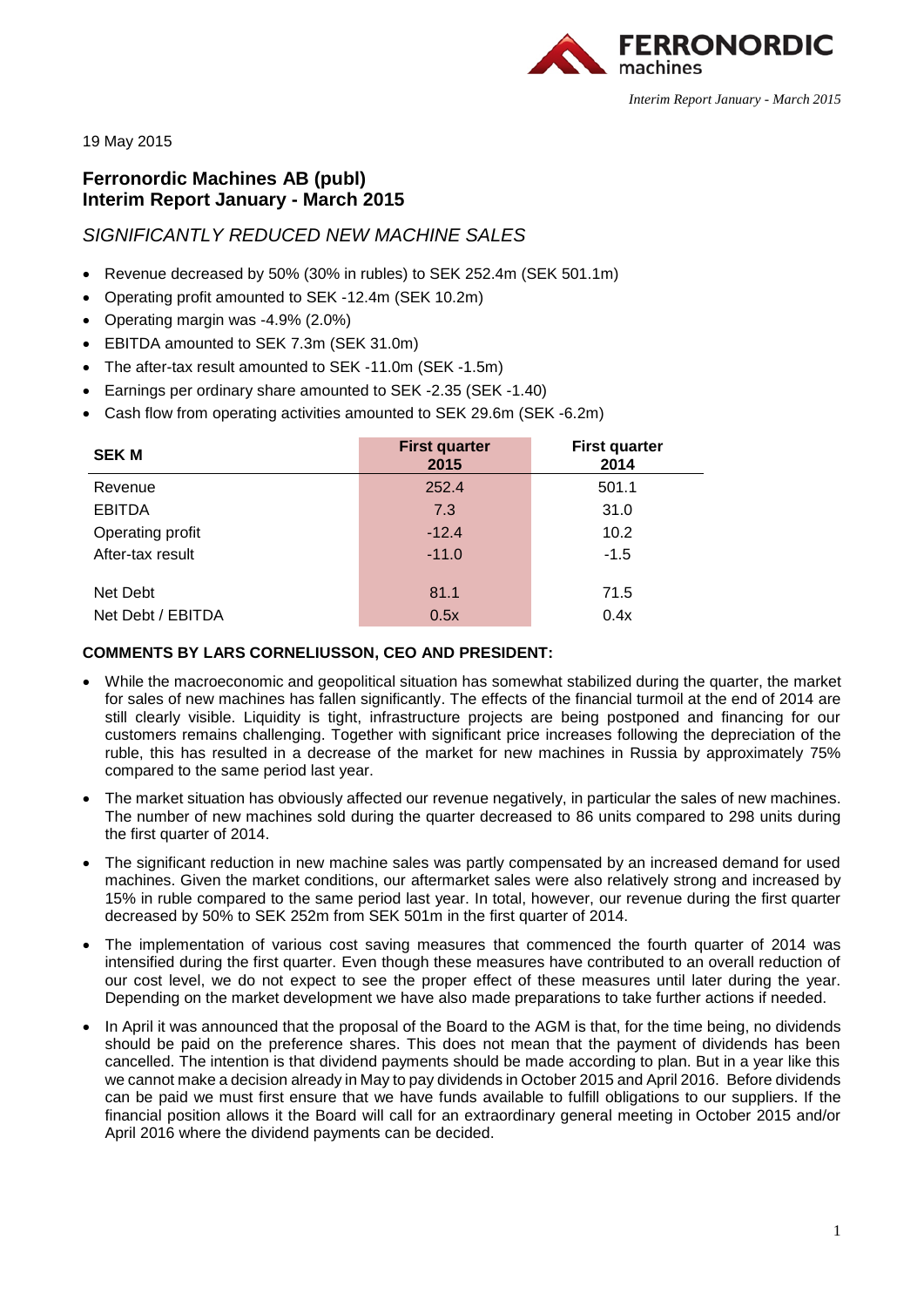#### **Comments to the first quarter report**

The first quarter has been very challenging. The aftermath of the financial turmoil at the end of 2014 remains clearly visible. Several infrastructure projects have been postponed, liquidity remains tight, and financing for our customers is very challenging. At the same time, due to the significant depreciation of the ruble, especially at the end of 2014, we have seen significant price increases (in rubles) by essentially all market players. This has clearly affected demand as customers are less inclined and less able to purchase new machines.

During the first quarter and thereafter, several economic indicators have moved in the right direction. The ruble has strengthened significantly. At the time of this report the ruble had strengthened from 7.3 ruble per krona by year end to 6.1. Compared to the euro, the ruble had strengthened from almost 70 ruble per euro to 57. We have also seen a decrease of the interest rates. The key rate of the Russian Central Bank has been reduced from 17% to 12.5% since 31 December 2014. MosPrime 3M has at the same time decreased from 23.8% to 13.7%.

The strengthening of the ruble has had a positive impact on our equity during the quarter. A significant part of the equity reduction suffered in 2014 due to the depreciation of the ruble has now been recovered.

As a result of the reduced sales of new machines we have increased our focus on the relatively increasingly important aftermarket. During the fourth quarter of 2014 we also commenced various cost saving measures. These measures were intensified during the first quarter of 2015. While the proper effect of these measures will only become noticeable later during the year, the initial effect of these measures was seen during the first quarter. Compared to the fourth quarter of 2014 our operating expenses have decreased by 24% in SEK and 10% in ruble.



*Interim Report January - March 2015*

#### **Revenue**

Revenue during the quarter decreased by 50% to SEK 252.4m (SEK 501.1m). In rubles the decrease amounted to 30%. Revenue from sales of equipment decreased by 61% and revenue from the aftermarket (parts and service) decreased by 18%. In rubles, sales of equipment decreased by 46% and revenue from the aftermarket increased by 15%. In particular the addition of Terex Trucks has contributed well to the aftermarket sales.







**Revenue, SEK m**

**Gross profit and results from operating activities**

Gross profit for the period amounted to SEK 53.0m (SEK 77.7m), a decrease of 32%. Gross margin increased to 21.0% compared to 15.5% during the same period last year. The increase is partly a result of higher margins on sold new and used machines, but also the fact that the aftermarket now constitutes a higher proportion of the total revenue.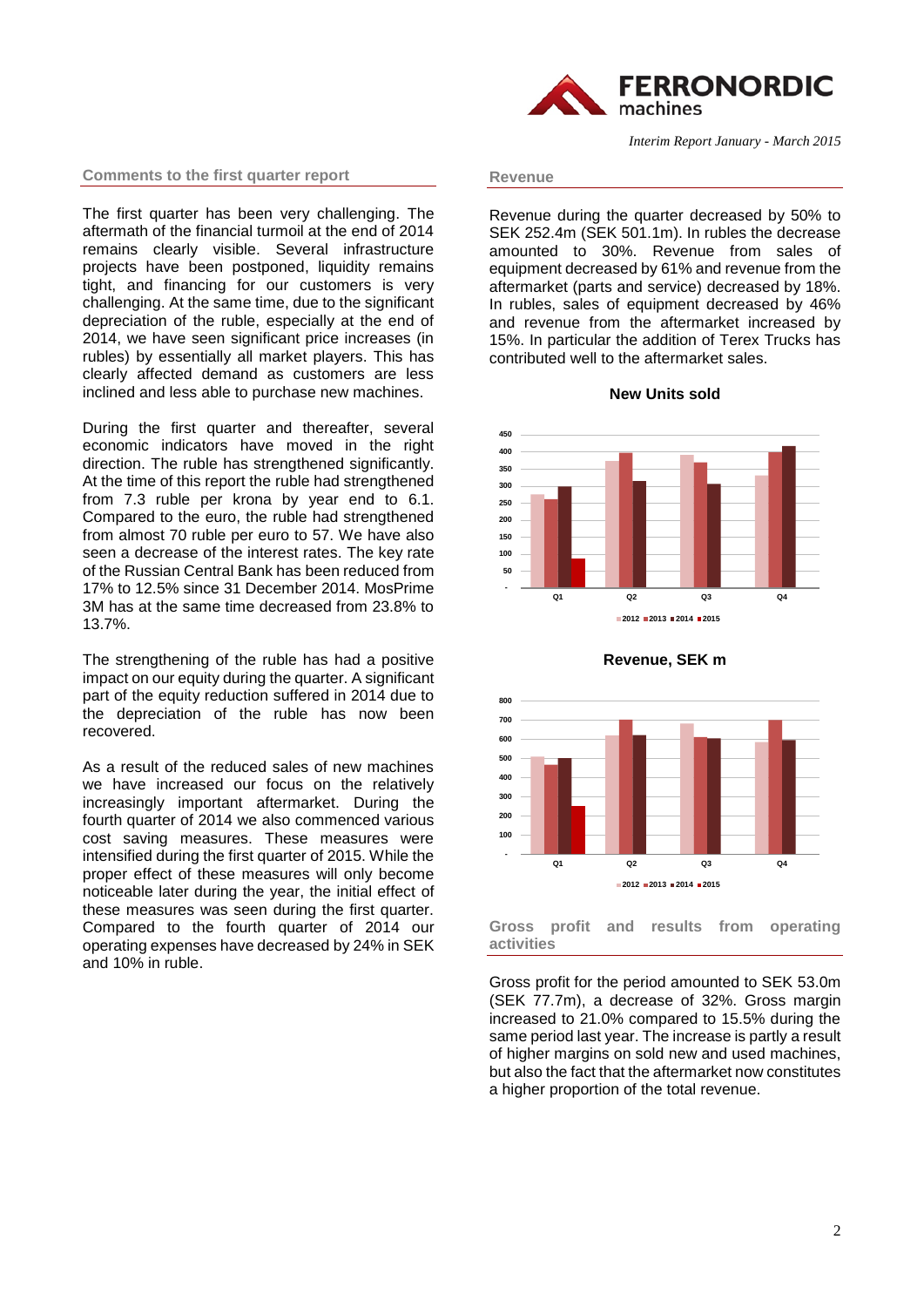

The results from operating activities decreased to SEK -12.4m (SEK 10.2m), primarily as a result of the decreased gross profit. The decrease in results from operating activities was mitigated by a decrease in general and administrative expenses of SEK 6.4m.

**Results from operating activities, SEK m**



#### **Result**

The result before income tax decreased to SEK -13.5m (SEK -1.2m), primarily as a result of the reduced results from operating activities. The decrease was mitigated by an increase in finance income and a foreign exchange gain following the strengthening of the ruble.

The result for the period decreased to SEK -11.0m (SEK -1.5m).

#### **Cash flow**

In the first quarter the Group's cash flow from operating activities amounted to SEK 29.6m (SEK -6.2m). This was primarily a result of lower inventory and higher payables.

Cash flow from investing activities amounted to SEK 2.2m (SEK -7.4m), mainly because of lower investments in property, plant and equipment and increased finance income.

## **Financial position**

The Group's cash and cash equivalents at 31 March 2015 amounted to SEK 65.7m, a decrease of approximately SEK 111.8m compared to 31 December 2014. Interest-bearing liabilities at 31 March 2015 amounted to SEK 146.8m, an decrease of SEK 139.8m compared to 31 December 2014 (interest-bearing liabilities include debt and obligations under finance leases, both short term and long term). The reduction in

cash and cash equivalents and interest-bearing liabilities is primarily a result of repayments of loans.

Equity at 31 March 2015 amounted to SEK 383.8m, an increase of SEK 12.3m compared to 31 December 2014. The increase, offset by the negative result for the period, is a result of positive translation differences in the amount of SEK 23.3m following the strengthening of the ruble.

#### **Employees**

The number of employees at the end of the quarter, converted to equivalent full-time employees, was 716 people. This represents a decrease of 34 employees since the end of March 2014 and 51 employees compared to the end of December 2014.

#### **Parent company**

The revenue of the parent company amounted to SEK 2.3m (SEK 7.0m). The decrease primarily relates to lower royalty fees from Ferronordic Machines LLC under a group-internal trademark license agreement after an amendment in the third quarter of 2014.

Administrative expenses amounted to SEK 3.6m (SEK 3.9m).

The result for the period decreased to SEK 6.0m (SEK 8.7m).

## **Risks and uncertainties**

Ferronordic Machines is exposed to a number of risks, as described in the 2014 annual report. Identifying, managing and pricing these risks are of fundamental importance to Ferronordic Machines' profitability. There have been no significant changes to what was stated in the 2014 annual report.

**Annual general meeting, annual report 2014 and proposed dividends**

The annual general meeting will be held on 19 May 2015. The notice to the meeting was published on 20 April 2015 and is available on the website.

The annual report for 2014 was published on the website on 20 April 2015.

The Board's proposal to the annual general meeting is that, for the time being, no dividends should be paid on either ordinary shares or preference shares. This does not mean that the payment of preference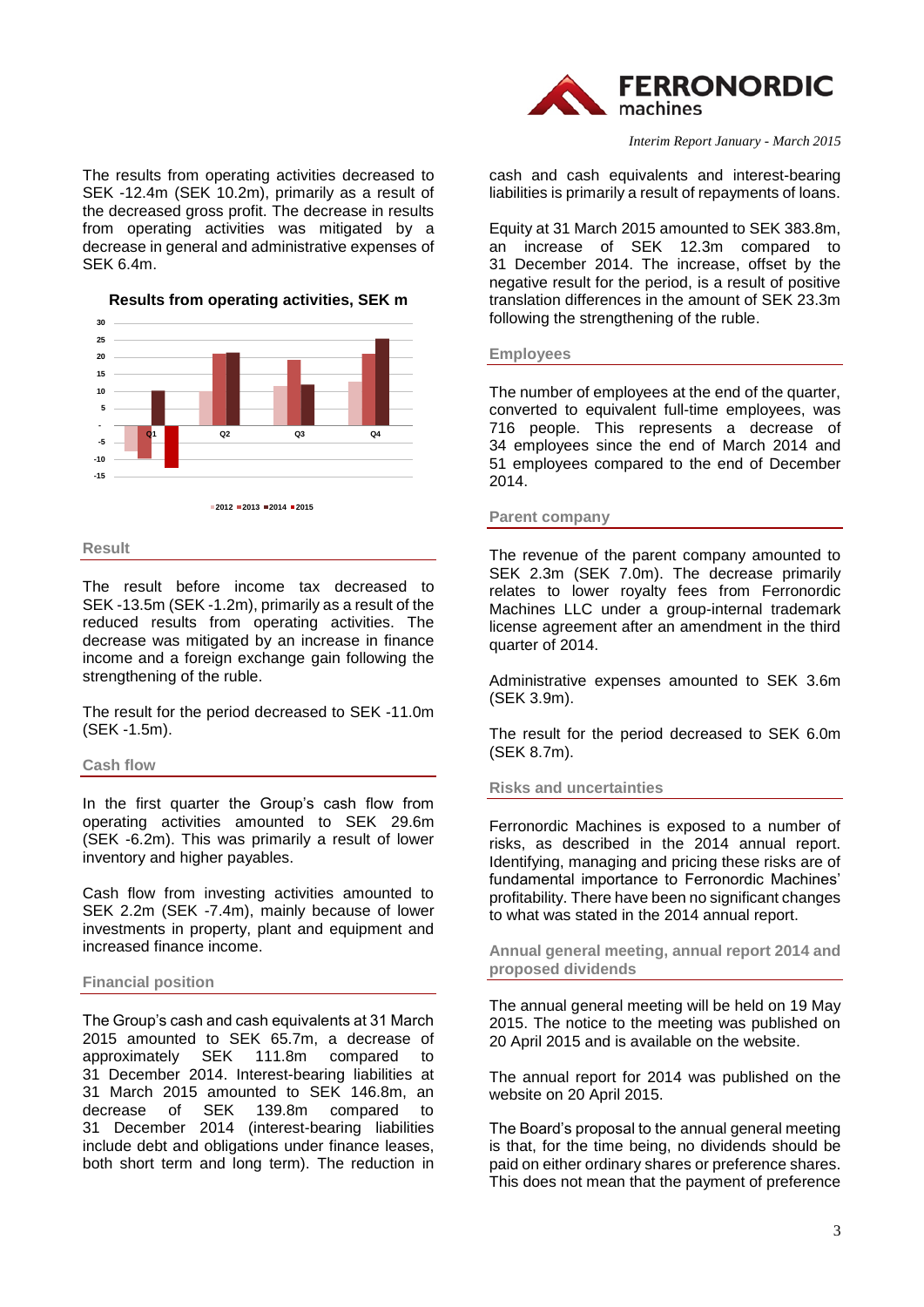

**Events after the balance sheet date**

On 29 April the company paid dividends to holders of preference shares in an amount of SEK 50 per preference share, amounting to a total dividend payment of SEK 25m.

On 28 April Ferronordic Machines LLC signed an amendment agreement to its credit agreement with Promsvyazbank. According to the amendment the interest for the credit was increased to 16-22%, depending on the duration of the tranche duration.

#### **Outlook**

With the continuous economic challenges in Russia, and a market for new machines falling by 75%, it is clear that 2015 is and will continue to be a difficult year. The short and medium term market development is still difficult to predict. All in all, however, we are still optimistic about the future of our business as the long-term fundamentals in the Russian construction equipment market remain strong.

share dividends in October 2015 and April 2016 has been cancelled. The intention is that dividend payments should be made according to plan. But in a year like this, with the challenging market in Russia, we cannot make a decision already in May to pay dividends in October 2015 and April 2016. Before dividends can be paid we must first ensure that we have funds available to fulfill obligations to our suppliers. If our cash flow and general financial position allow it, the Board will call for an extraordinary general meeting in October 2015 and/or April 2016 where the dividend payments can be decided.

#### **Major events**

As indicated above the market for new machines dropped by approximately 75% compared to the first quarter of 2014. To compensate for the depressed market and falling revenue we have taken and continue to take various actions to reduce our costs. However, the proper effect of these measures is only expected to become noticeable later during the year. We are also taking various measures to increase our focus on the relatively more important aftermarket.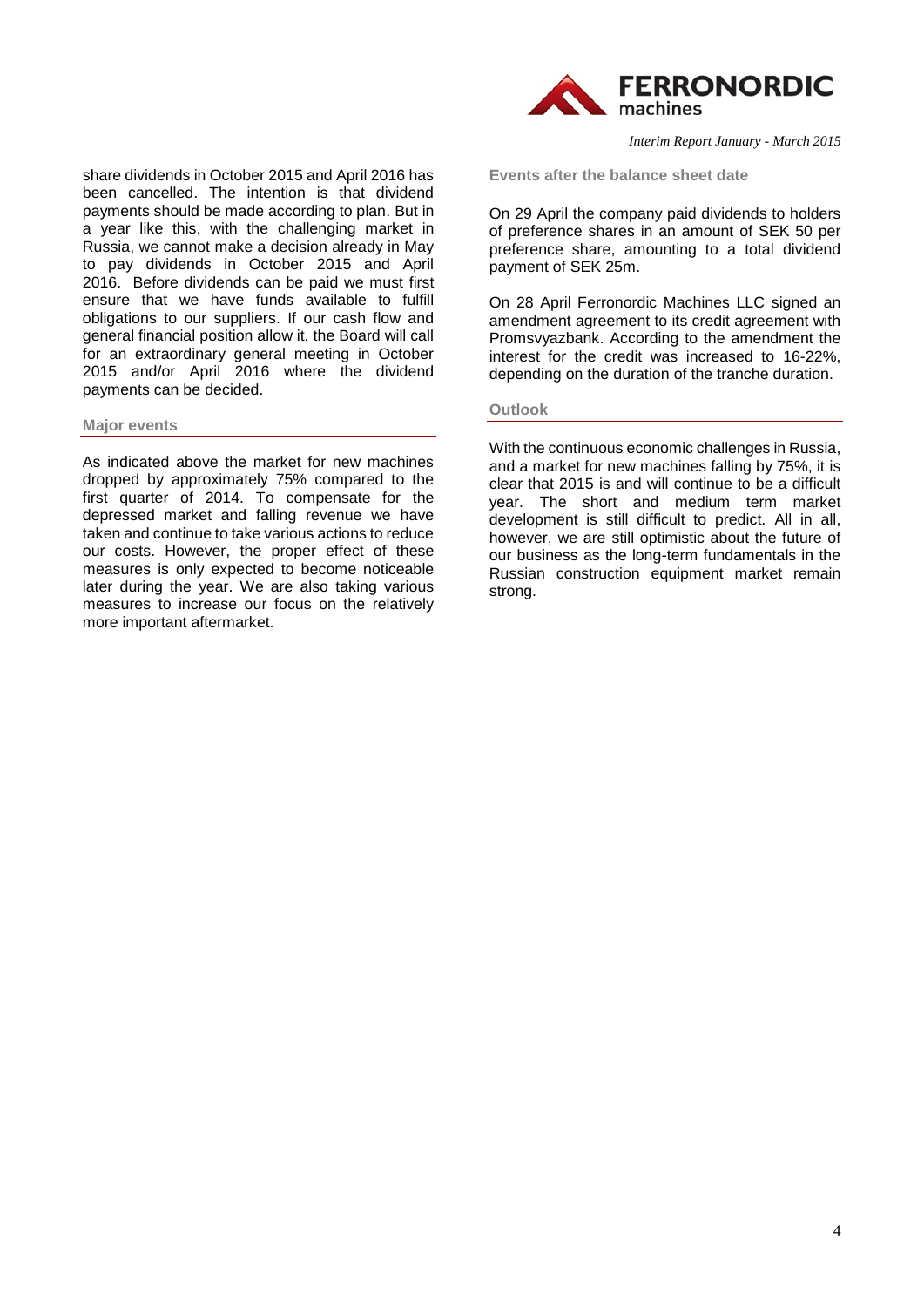

|                                                                 |              | <b>First quarter</b><br>2015 | <b>First quarter</b><br>2014 |
|-----------------------------------------------------------------|--------------|------------------------------|------------------------------|
| Condensed consolidated statement of comprehensive income        | <b>Note</b>  | <b>SEK '000</b>              | <b>SEK '000</b>              |
|                                                                 |              |                              |                              |
| <b>Revenue</b>                                                  | $\mathbf{1}$ | 252 381                      | 501 093                      |
| Cost of sales                                                   |              | (199351)                     | (423 384)                    |
| Gross profit                                                    |              | 53 030                       | 77 709                       |
| Selling expenses                                                |              | (22355)                      | (19461)                      |
| General and administrative expenses                             |              | (41713)                      | (48100)                      |
| Other income                                                    |              | 1 1 2 8                      | 1597                         |
| Other expenses                                                  |              | (2461)                       | (1525)                       |
| <b>Results from operating activities</b>                        |              | (12371)                      | 10 220                       |
| Finance income                                                  |              | 4 3 5 5                      | 341                          |
| Finance costs                                                   |              | (8851)                       | (8199)                       |
| Net foreign exchange gains/(losses)                             |              | 3 3 8 7                      | (3556)                       |
| Result before income tax                                        |              | (13480)                      | (1194)                       |
| Income tax                                                      |              | 2465                         | (263)                        |
| Result for the period                                           |              | (11015)                      | (1457)                       |
| Other comprehensive income                                      |              |                              |                              |
| Items that are or may be reclassified to profit or loss:        |              |                              |                              |
| Foreign currency translation differences for foreign operations |              | 23 29 1                      | (36045)                      |
| Other comprehensive income for the period, net of tax           |              | 23 29 1                      | (36045)                      |
| Total comprehensive income for the period                       |              | 12 276                       | (37502)                      |
|                                                                 |              |                              |                              |

### **Earnings per share**

| Basic earnings per share (SEK) | $-1.40$ |
|--------------------------------|---------|
|                                |         |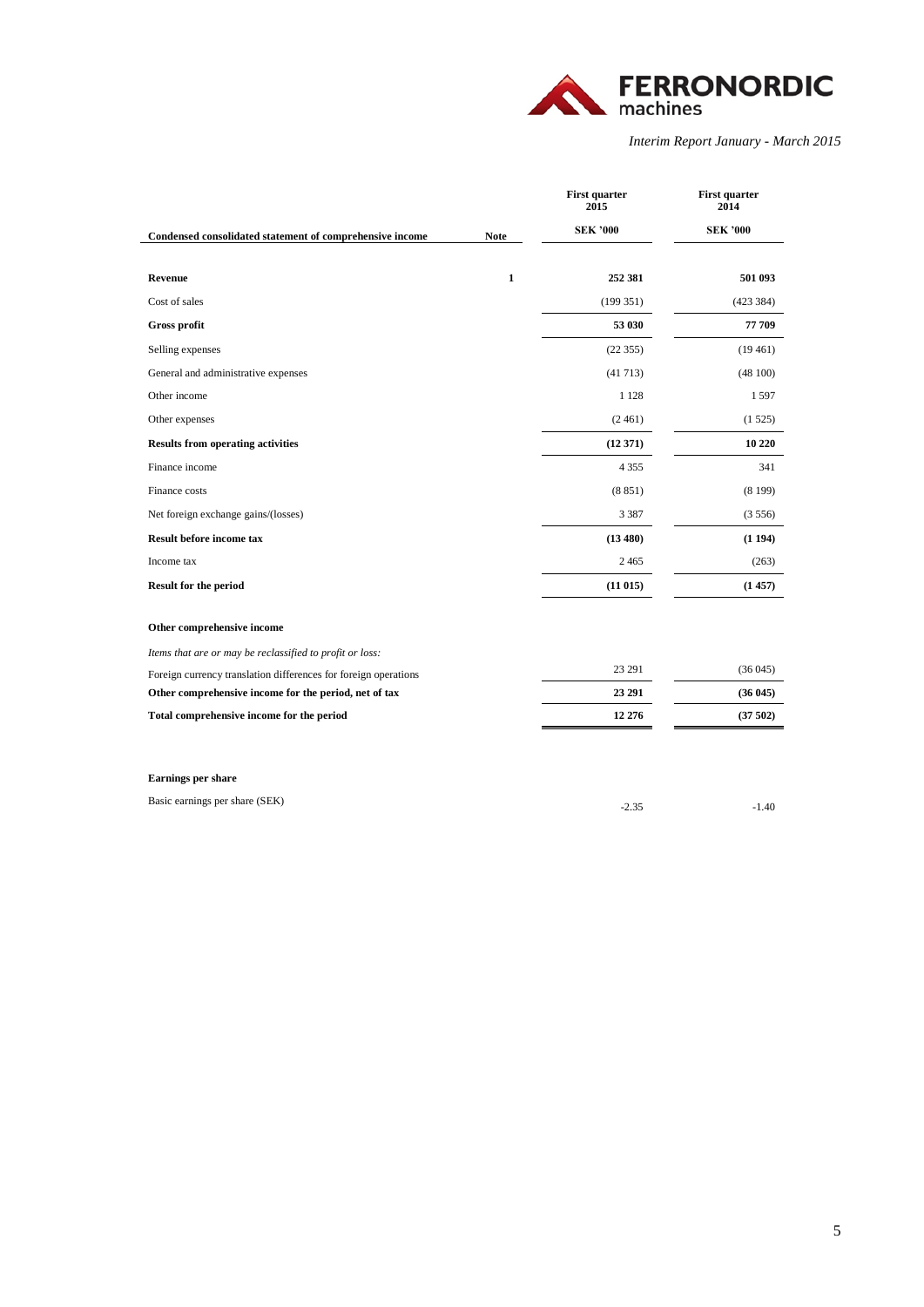

|                                                        | 31 March<br>2015 | 31 December<br>2014 | 31 March<br>2014 |
|--------------------------------------------------------|------------------|---------------------|------------------|
| Condensed consolidated statement of financial position | <b>SEK '000</b>  | <b>SEK '000</b>     | <b>SEK '000</b>  |
|                                                        |                  |                     |                  |
| <b>ASSETS</b>                                          |                  |                     |                  |
| <b>Non-current assets</b>                              |                  |                     |                  |
| Intangible assets                                      | 40 232           | 42 5 44             | 82 398           |
| Property, plant and equipment                          | 213 719          | 224 688             | 282728           |
| Deferred tax assets                                    | 32 5 8 4         | 36 192              | 28 29 5          |
| <b>Total non-current assets</b>                        | 286 535          | 303 424             | 393 421          |
| <b>Current assets</b>                                  |                  |                     |                  |
| Inventories                                            | 441 646          | 424 693             | 582 248          |
| Trade and other receivables                            | 233 298          | 265 412             | 266 039          |
| Prepayments                                            | 1 1 3 7          | 1 3 3 6             | 1 1 4 1          |
| Other assets                                           | 924              | 706                 | 652              |
| Cash and cash equivalents                              | 65 693           | 177 453             | 150 132          |
| <b>Total current assets</b>                            | 742 698          | 869 600             | 1 000 212        |
| <b>TOTAL ASSETS</b>                                    | 1 029 233        | 1 173 024           | 1 393 633        |
|                                                        |                  |                     |                  |
| <b>EQUITY AND LIABILITIES</b>                          |                  |                     |                  |
| <b>Equity</b>                                          |                  |                     |                  |
| Share capital                                          | 937              | 937                 | 937              |
| Additional paid in capital                             | 594 865          | 594 865             | 595 192          |
| <b>Translation reserve</b>                             | (152610)         | (175901)            | (77 271)         |
| Retained earnings                                      | (48373)          | (67102)             | (17102)          |
| Result for the period                                  | (11015)          | 18729               | (1457)           |
| <b>TOTAL EQUITY</b>                                    | 383 804          | 371 528             | 500 299          |
| <b>Non-current liabilities</b>                         |                  |                     |                  |
| Deferred tax liabilities                               | 4 0 9 9          | 6567                | 10782            |
| Long-term portion of finance lease liabilities         | 18 092           | 21 278              | 17 529           |
| <b>Total non-current liabilities</b>                   | 22 191           | 27845               | 28 311           |
| <b>Current liabilities</b>                             |                  |                     |                  |
| Borrowings                                             | 111 997          | 246 370             | 169 842          |
| Trade and other payables                               | 479 835          | 491 736             | 634 577          |
| Deferred income                                        | 7335             | 7508                | 12 490           |
| Provisions                                             | 7400             | 9 1 2 1             | 13 840           |
| Short-term portion of finance lease liabilities        | 16 671           | 18916               | 34 274           |
| <b>Total current liabilities</b>                       | 623 238          | 773 651             | 865 023          |
| <b>TOTAL LIABILITIES</b>                               | 645 429          | 801 496             | 893 334          |
| TOTAL EQUITY AND LIABILITIES                           | 1 029 233        | 1 173 024           | 1 393 633        |
| <b>Pledged Assets and Contingent Liabilities</b>       |                  |                     |                  |
| Pledged Assets                                         | 152 345          | 209 135             | 205 620          |
| <b>Contingent Liabilities</b>                          |                  |                     |                  |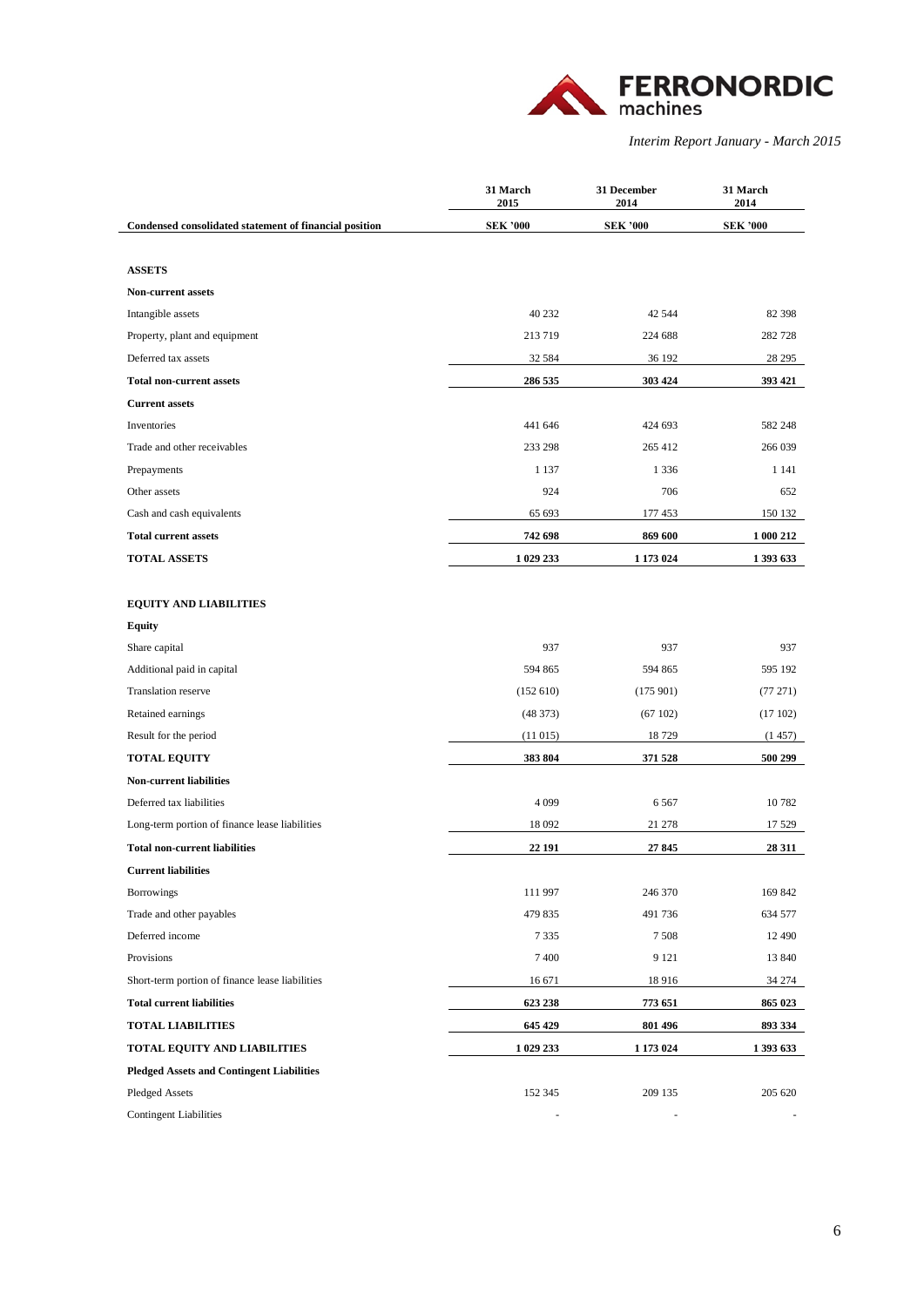

#### **Condensed consolidated statement of changes in equity**

| <b>SEK '000</b>                           | Attributable to equity holders of the Company |                                      |                               |                          |                     |
|-------------------------------------------|-----------------------------------------------|--------------------------------------|-------------------------------|--------------------------|---------------------|
|                                           | Share capital                                 | <b>Additional paid in</b><br>capital | <b>Translation</b><br>reserve | <b>Retained earnings</b> | <b>Total equity</b> |
| <b>Balance 1 January 2015</b>             | 937                                           | 594 865                              | (175901)                      | (48373)                  | 371 528             |
| Total comprehensive income for the period |                                               |                                      |                               |                          |                     |
| Result for the period                     |                                               |                                      |                               | (11015)                  | (11015)             |
| Other comprehensive income                |                                               |                                      |                               |                          |                     |
| Foreign exchange differences              |                                               |                                      | 23 29 1                       |                          | 23 29 1             |
| Total comprehensive income for the period |                                               |                                      | 23 29 1                       | (11015)                  | 12 276              |
| <b>Balance 31 March 2015</b>              | 937                                           | 594 865                              | (152 610)                     | (59388)                  | 383 804             |

| <b>SEK '000</b>                           | Attributable to equity holders of the Company |                                      |                               |                          |                     |
|-------------------------------------------|-----------------------------------------------|--------------------------------------|-------------------------------|--------------------------|---------------------|
|                                           | Share capital                                 | <b>Additional paid in</b><br>capital | <b>Translation</b><br>reserve | <b>Retained earnings</b> | <b>Total equity</b> |
| <b>Balance 1 January 2014</b>             | 937                                           | 595 192                              | (41 226)                      | (17102)                  | 537 801             |
| Total comprehensive income for the period |                                               |                                      |                               |                          |                     |
| Result for the period                     |                                               |                                      |                               | (1457)                   | (1457)              |
| Other comprehensive income                |                                               |                                      |                               |                          |                     |
| Foreign exchange differences              |                                               |                                      | (36045)                       |                          | (36045)             |
| Total comprehensive income for the period |                                               |                                      | (36045)                       | (1457)                   | (37502)             |
| <b>Balance 31 March 2014</b>              | 937                                           | 595 192                              | (77271)                       | (18559)                  | 500 299             |
|                                           |                                               |                                      |                               |                          |                     |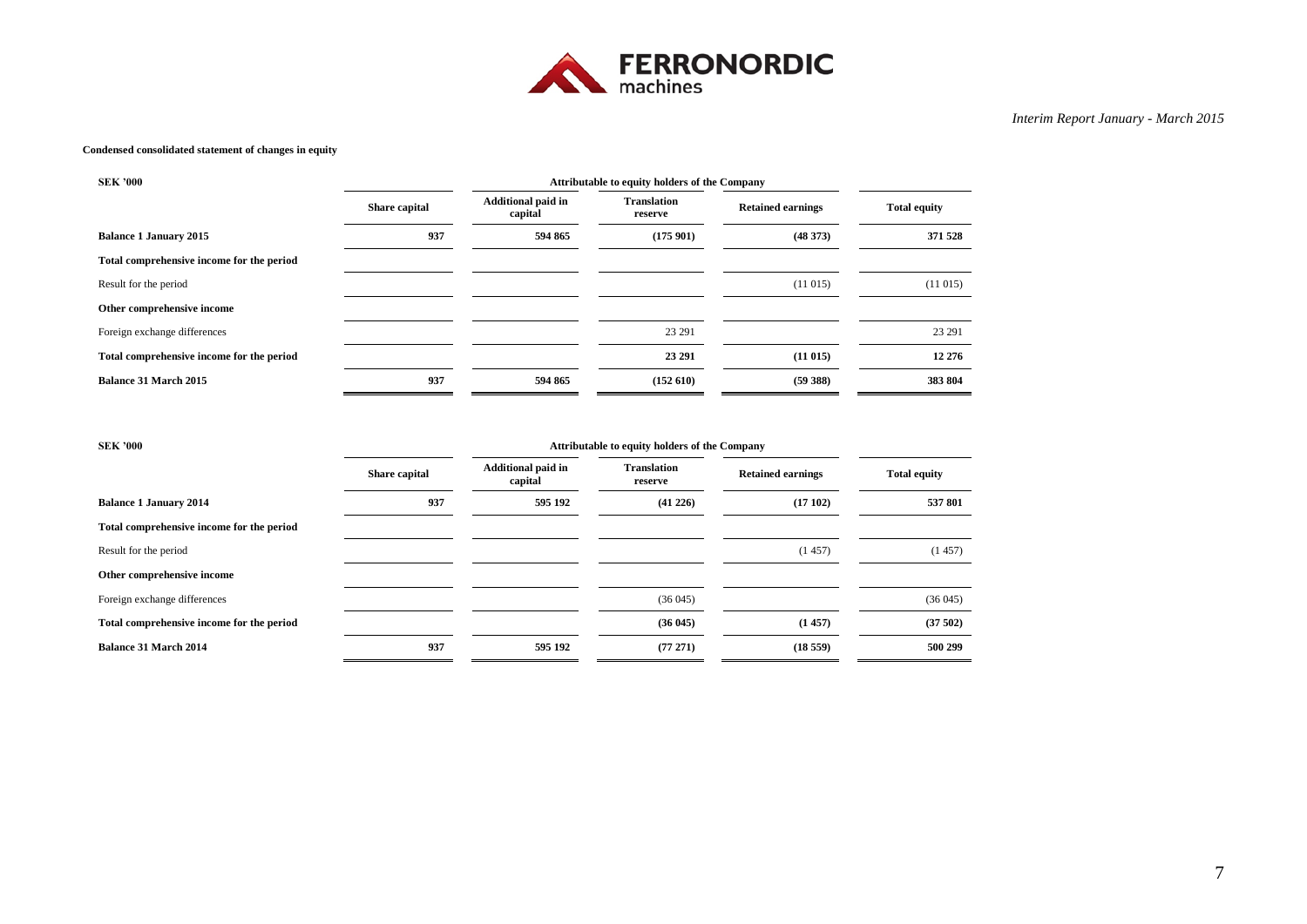

|                                                                                               | <b>First quarter</b><br>2015 | <b>First quarter</b><br>2014 |
|-----------------------------------------------------------------------------------------------|------------------------------|------------------------------|
|                                                                                               | <b>SEK '000</b>              | <b>SEK '000</b>              |
| Condensed consolidated statement of cash flows<br><b>Cash flows from operating activities</b> |                              |                              |
| Result before income tax                                                                      | (13 480)                     | (1194)                       |
| <b>Adjustments for:</b>                                                                       |                              |                              |
| Depreciation and amortisation                                                                 | 19 657                       | 20 791                       |
| Loss from write off of receivables                                                            | 1609                         | 1 1 3 0                      |
| Profit on disposal of rental fleet                                                            | (9116)                       | (3493)                       |
| Finance cost                                                                                  | 8851                         | 8 1 9 9                      |
| Finance income                                                                                | (4355)                       | (341)                        |
| Net foreign exchange losses                                                                   | (3387)                       | 3556                         |
| Cash flows from operating activities before changes in working capital and provisions         | (221)                        | 28 648                       |
| Change in inventories                                                                         | 14 165                       | (111594)                     |
| Change in trade and other receivables                                                         | 55 726                       | 48 30 6                      |
| Change in prepayments                                                                         | 277                          | (180)                        |
| Change in trade and other payables                                                            | (44570)                      | 29 843                       |
| Change in provisions                                                                          | (2 213)                      | (2807)                       |
| Changes in other assets                                                                       | (139)                        |                              |
| Change in deferred income                                                                     | (728)                        | (1752)                       |
| Cash flows from operations before interest paid                                               | 22 297                       | (9536)                       |
| Proceeds from sale of rental fleet                                                            | 17947                        | 12 8 31                      |
| Income tax paid                                                                               | (179)                        | (1335)                       |
| Interest paid                                                                                 | (10448)                      | (8199)                       |
| <b>Cash flows from operating activities</b>                                                   | 29 617                       | (6239)                       |
| Cash flows from investing activities                                                          |                              |                              |
| Interest received                                                                             | 4 3 5 5                      | 341                          |
| Acquisition of property, plant and equipment                                                  | (884)                        | (6224)                       |
| Acquisition of intangible assets                                                              | (1229)                       | (1560)                       |
| <b>Cash flow from investing activities</b>                                                    | 2 2 4 2                      | (7443)                       |
| <b>Cash flows from financing activities</b>                                                   |                              |                              |
| Proceeds from borrowings                                                                      |                              | 288 365                      |
| Repayment of loans                                                                            | (138013)                     | (268066)                     |
| Leasing financing received                                                                    |                              | 4912                         |
| Leasing financing paid                                                                        | (6292)                       | (9450)                       |
| <b>Cash flows from financing activities</b>                                                   | (144305)                     | 15 761                       |
| Net increase/(decrease) in cash and cash equivalents                                          | (112446)                     | 2079                         |
| Cash and cash equivalents at start of the period                                              | 177 453                      | 164 075                      |
| Effect of exchange rate fluctuations on cash and cash equivalents                             | 686                          | (16022)                      |
| Cash and cash equivalents at the end of the period                                            | 65 693                       | 150 132                      |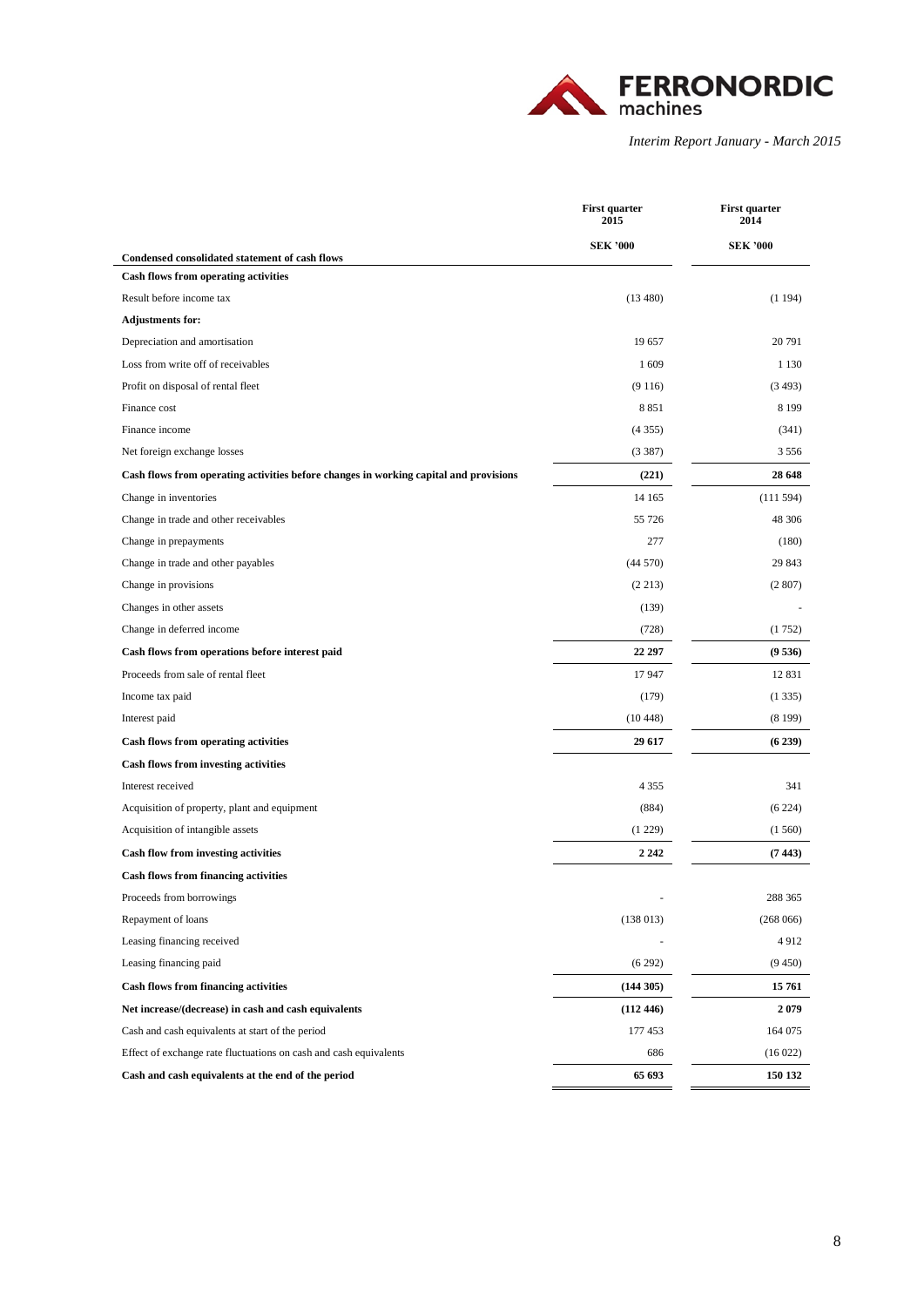

|                                             |                | <b>First quarter</b> | <b>First quarter</b> |
|---------------------------------------------|----------------|----------------------|----------------------|
| <b>Key Ratios</b>                           | <b>Note</b>    | 2015                 | 2014                 |
|                                             |                |                      |                      |
| Gross margin, %                             | $\mathbf{1}$   | 21.0%                | 15.5%                |
| Operating margin, %                         | 2              | $-4.9%$              | 2.0%                 |
|                                             |                |                      |                      |
| Operating working capital, SEK'000          | 3              | 182 435              | 189 173              |
| Net debt, SEK'000                           | $\overline{4}$ | 81 067               | 71 513               |
| Capital employed, SEK'000                   | 5              | 464 871              | 571812               |
| EBITDA, SEK'000                             | 6              | 7 2 8 6              | 31 011               |
| Net debt/EBIDTA, times                      | $\tau$         | 0.5                  | 0.4                  |
| EBITDA margin, %                            | 8              | 2.9%                 | 6.2%                 |
|                                             |                |                      |                      |
| Return on capital employed, %               | 9              | 10.2%                | 12.8%                |
|                                             |                |                      |                      |
| Undiluted average number of ordinary shares | 10             | 10 000 000           | 10 000 000           |
| Diluted average number of ordinary shares   | 10             | 10 000 000           | 10 000 000           |
| Undiluted earnings per ordinary share, SEK  | 11             | (2.35)               | (1.40)               |
| Diluted earnings per ordinary share, SEK    | 11             | (2.35)               | (1.40)               |
|                                             |                |                      |                      |
| No. of employees at close of period         |                | 716                  | 750                  |
|                                             |                |                      |                      |
| Days receivables outstanding                | 12             | 71                   | 40                   |
| Days inventory outstanding                  | 13             | 199                  | 124                  |
|                                             |                |                      |                      |

#### **Definitions**

- 1. Gross profit in relation to revenue
- 2. Results from operating activities in relation to revenue
- 3. Current assets less current liabilities excluding interestbearing liabilities and cash and cash equivalents
- 4. Interest-bearing liabilities less cash and cash equivalents
- 5. Total equity and net debt
- 6. Results from operating activities less depreciation and amortization
- 7. Net debt in relation to EBIDTA during last twelve months
- 8. EBITDA in relation to revenue
- 9. Result for last twelve months less finance cost and net foreign exchange gains/(losses) in relation to average capital employed
- 10. Weighted average number of ordinary shares, recalculated based on the number of shares after share split in October 2013
- 11. Result for the period less dividends declared on preference shares, divided by average number of ordinary shares
- 12. Outstanding receivables in relation to average daily sales
- 13. Outstanding inventory in relation to average daily cost of sales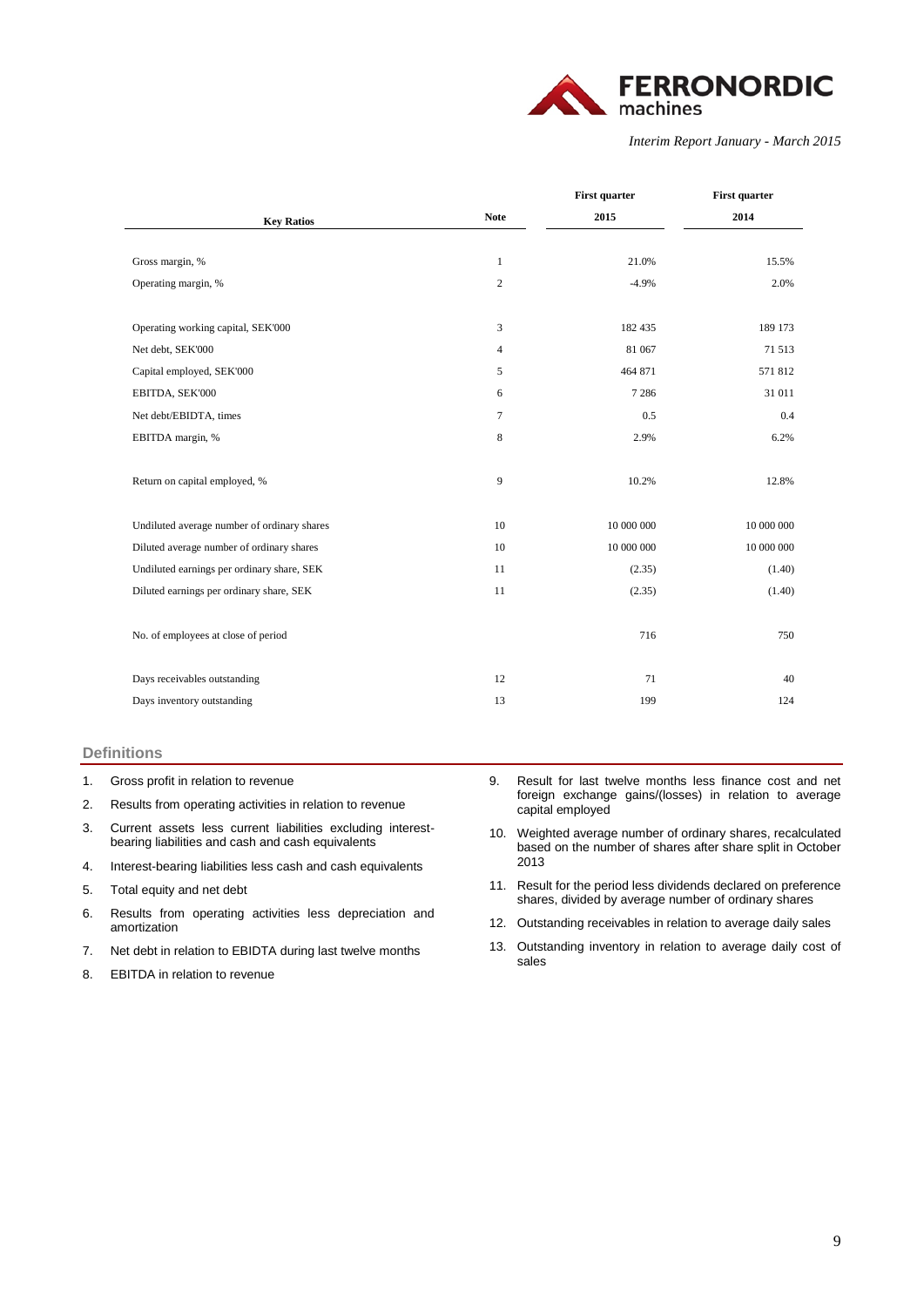

|                                          | <b>First quarter</b><br>2015 | <b>First quarter</b><br>2014 |
|------------------------------------------|------------------------------|------------------------------|
| <b>Parent Company income statement</b>   | <b>SEK '000</b>              | <b>SEK '000</b>              |
|                                          |                              |                              |
| Revenue                                  | 2 3 2 6                      | 7 0 0 1                      |
| Gross profit                             | 2 3 2 6                      | 7 001                        |
| Administrative expenses                  | (3586)                       | (3941)                       |
| <b>Results from operating activities</b> | (1260)                       | 3 0 6 0                      |
| Finance income                           | 7 1 9 4                      | 10 060                       |
| Finance cost                             |                              |                              |
| Net foreign exchange gains/(losses)      | 1739                         | (1913)                       |
| <b>Result before income tax</b>          | 7673                         | 11 207                       |
| Income tax                               | (1691)                       | (2551)                       |
| <b>Result for the period</b>             | 5982                         | 8656                         |

#### **Parent Company statement of comprehensive income**

| <b>Result for the period</b>                                           | 5982   | 8656    |
|------------------------------------------------------------------------|--------|---------|
| Other comprehensive income                                             |        |         |
| Items that are to or may be reclassified to profit or loss:            |        |         |
| Translation difference, expanded net investments in foreign operations | 13 376 | (16621) |
| Other comprehensive income for the period, net of tax                  | 13 376 | (16621) |
| Total comprehensive income for the period                              | 19 358 | (7965)  |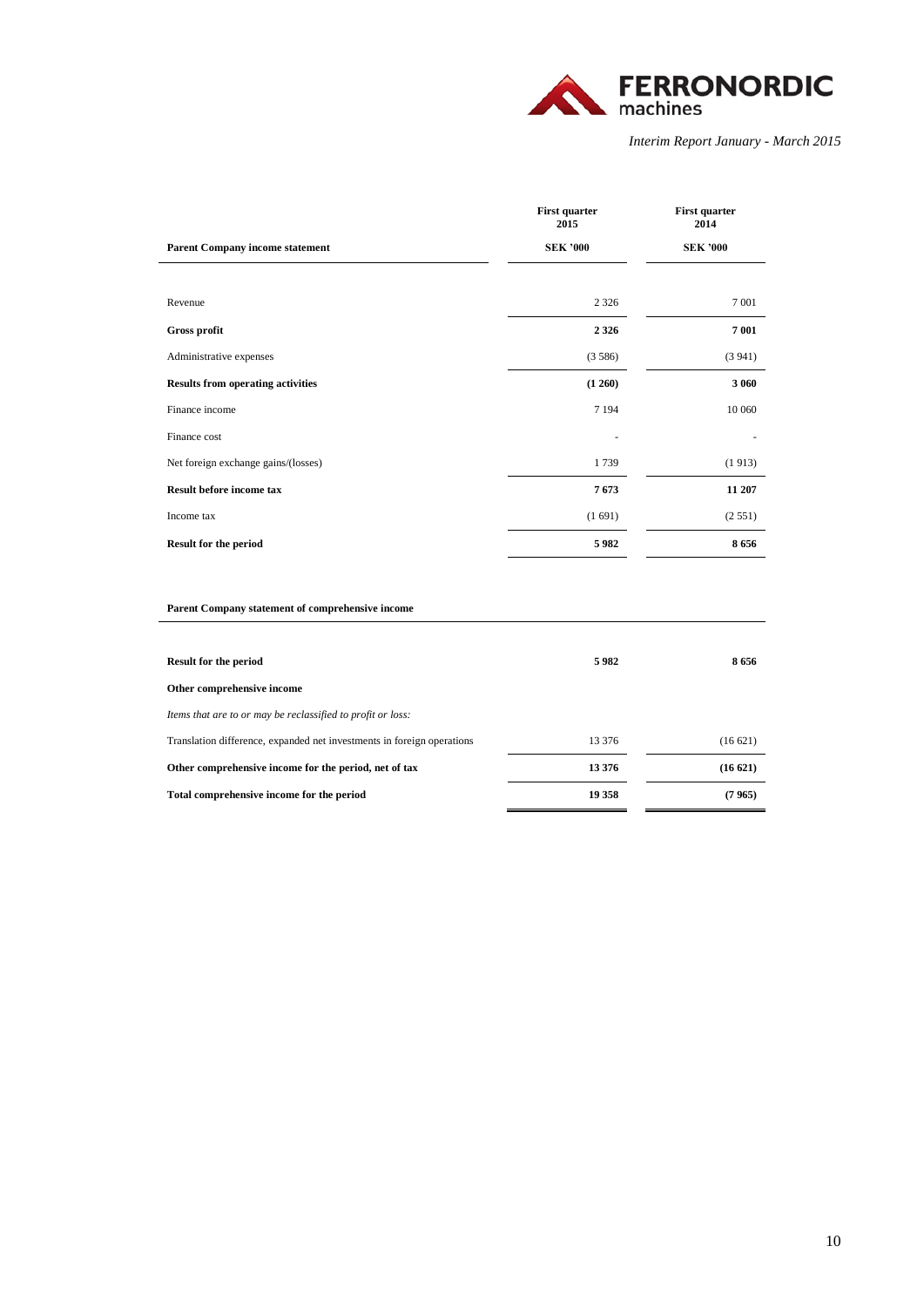

|                                                      | 31 March<br>2015  | 31 December<br>2014 | 31 March<br>2014 |
|------------------------------------------------------|-------------------|---------------------|------------------|
| <b>Parent Company Balance Sheet</b>                  | <b>SEK '000</b>   | <b>SEK '000</b>     | <b>SEK '000</b>  |
| <b>ASSETS</b>                                        |                   |                     |                  |
| <b>Non-current assets</b>                            |                   |                     |                  |
| Property, plant and equipment                        | 28                | 30                  | 10               |
| Intangible assets                                    | 5 1 6 8           | 6 2 7 5             | 9 5 9 7          |
| Financial assets                                     |                   |                     |                  |
| Holdings in group companies                          | 192 162           | 192 162             | 192 163          |
| Loans to group companies                             | 216 169           | 199 021             | 264 370          |
| Deferred tax assets                                  | 28 614            | 34 078              | 23 269           |
| Total financial assets                               | 436 945           | 425 261             | 479 802          |
| <b>Total non-current assets</b>                      | 442 141           | 431 566             | 489 409          |
|                                                      |                   |                     |                  |
| <b>Current assets</b><br>Trade and other receivables | 26 5 28           | 19 29 8             | 13 388           |
| Prepayments                                          | 322               | 353                 | 305              |
| Cash and cash equivalents                            | 1 2 8 5           | 370                 | 33 280           |
| <b>Total current assets</b>                          |                   | 20 021              | 46 973           |
| <b>TOTAL ASSETS</b>                                  | 28 135<br>470 276 |                     | 536 382          |
|                                                      |                   | 451 587             |                  |
| <b>EQUITY AND LIABILITIES</b>                        |                   |                     |                  |
| <b>Equity</b>                                        |                   |                     |                  |
| Restricted equity                                    |                   |                     |                  |
| Share capital                                        | 937               | 937                 | 937              |
| Unrestricted equity                                  |                   |                     |                  |
| Share premium reserve                                | 604 922           | 604 922             | 605 207          |
| Translation reserve                                  | (56 300)          | (69 676)            | (16621)          |
| Retained earnings                                    | (112924)          | (138075)            | (88075)          |
| Result for the period                                | 5982              | 25 15 1             | 8656             |
| <b>TOTAL EQUITY</b>                                  | 442 617           | 423 259             | 510 104          |
| <b>Current liabilities</b>                           |                   |                     |                  |
| Trade and other payables                             | 27 659            | 28 3 28             | 26 278           |
| <b>Total current liabilities</b>                     | 27 659            | 28 3 28             | 26 278           |
| <b>TOTAL LIABILITIES</b>                             | 27 659            | 28 3 28             | 26 278           |
| TOTAL EQUITY AND LIABILITIES                         | 470 276           | 451 587             | 536 382          |
| Contingent Liabilities*                              | 74 665            | 68 742              |                  |

No assets had been pledged either as of 31 March 2015, 31 December 2014 or 31 March 2014.

\* Guarantee in favor of Sberbank as security for credit facility to Ferronordic Machines LLC, a subsidiary.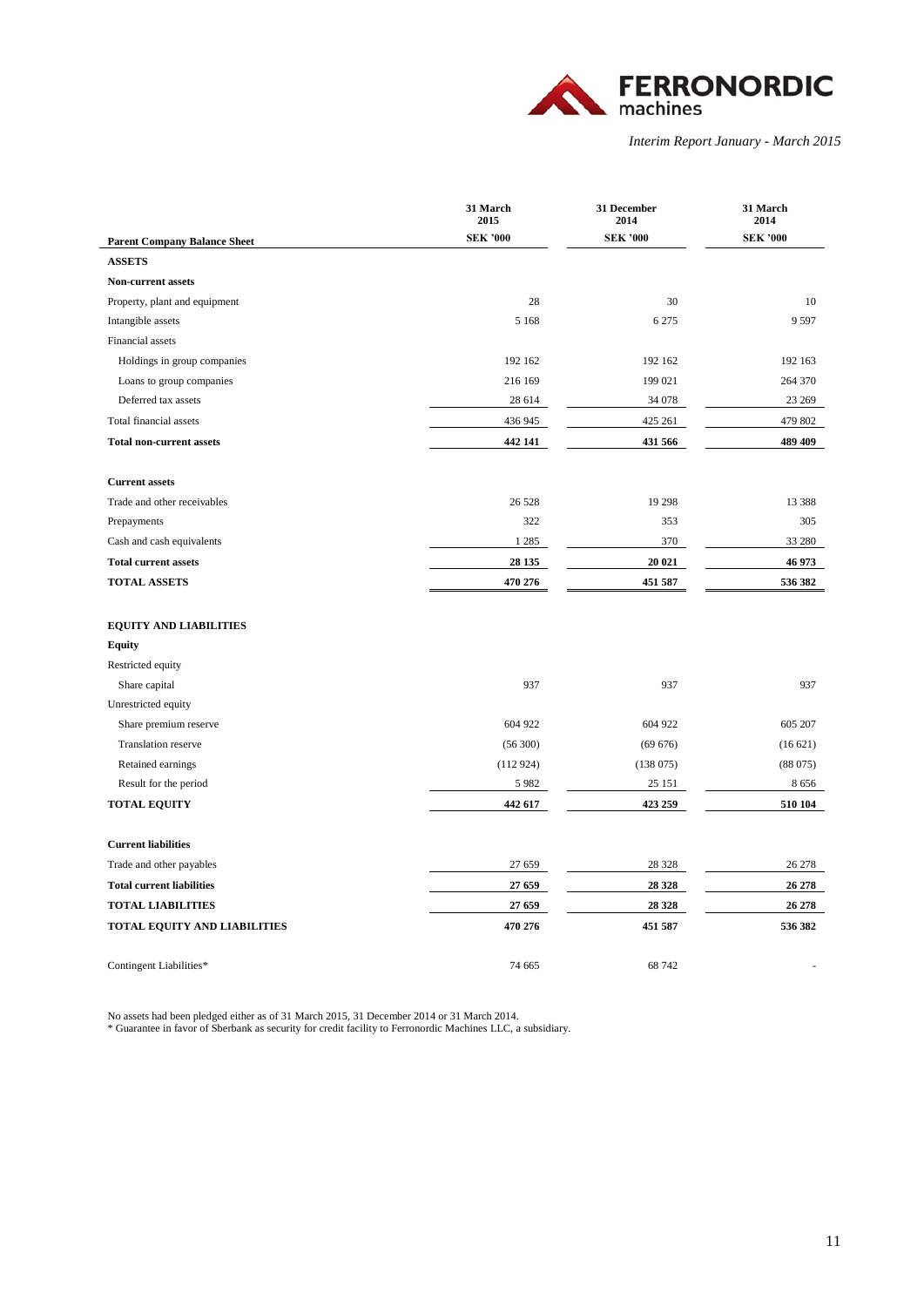

**Basis of presentation and summary of significant accounting policies**

## **1. Accounting Policies**

Ferronordic Machines applies the International Financial Reporting Standards (IFRS) as adopted by the EU. This report has been prepared in accordance with IAS 34, the Swedish Annual Accounts Act and recommendation RFR 2, issued by the Swedish Financial Reporting Board. Except as described below, the same accounting and valuation principles were applied in the preparation of this report as in the preparation of the 2014 Annual Report. Figures in parentheses refer to same period of the previous year.

## **2. Determination of fair values**

The basis for determination of fair value of financial assets and liabilities is disclosed in Note 5 in the Annual Report for 2014. Expect for finance lease liabilities, the fair values of the Group's financial assets and liabilities approximate their respective carrying amounts.

# **3. Seasonal Variations**

Ferronordic Machines' revenue and earnings are affected by seasonal variations in the construction industry. The first quarter is typically the weakest for sales of machines (as activity in construction and infrastructure projects is constrained during the winter months), but with strong demand in aftermarket (sale of parts and services). This is usually followed by a strong increase during the second quarter as contracts start to be put out for tender, and customers start preparing for the busy summer period. The third quarter tends to be slower with regard to both machine sales and aftermarket. In the fourth quarter activity usually strengthens as customers make year-end capital spending decisions.

## **4. Ferronordic Machines AB**

Ferronordic Machines AB and its subsidiaries are sometimes referred to as the Group or Ferronordic Machines. Ferronordic Machines AB is also sometimes referred to as the company or Ferronordic Machines. Any mentioning of the Board is a reference to the Board of Directors of Ferronordic Machines AB.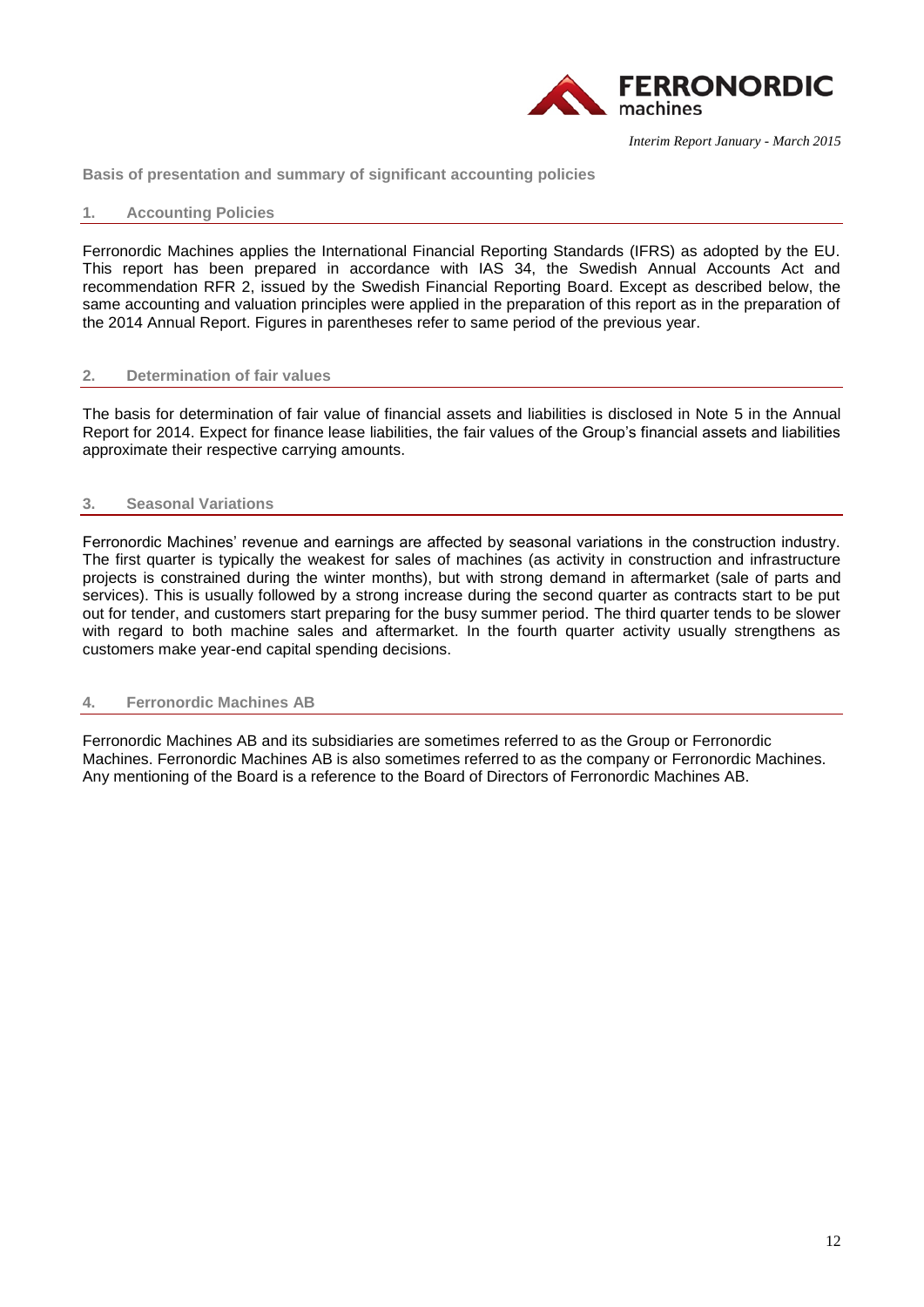

**Notes** 

## **1. Operational Segment**

The Group has one reportable segment - Equipment Distribution. No changes have been made to the basis for determining the reportable segment or the calculation of the result of the segment since the last annual report.

# Revenue from Equipment Distribution:

|                              | <b>First quarter</b> | <b>First quarter</b> |
|------------------------------|----------------------|----------------------|
|                              | 2015                 | 2014                 |
| <b>Revenue</b>               | <b>SEK '000</b>      | <b>SEK '000</b>      |
| <b>Equipment Sales</b>       | 143 649              | 369 601              |
| <b>Equipment Rentals</b>     | 6955                 | 11 341               |
| Aftermarket                  | 99 008               | 120 151              |
| Other revenue                | 2769                 | $\boldsymbol{0}$     |
| <b>Total revenues</b>        | 252 381              | 501 093              |
| Total delivery volume, units |                      |                      |
| New units                    | 86                   | 298                  |
| Used units                   | 60                   | 35                   |
| <b>Total units</b>           | 146                  | 333                  |

# EBITDA to result for the period:

|                                 | <b>First quarter</b> | <b>First quarter</b> |
|---------------------------------|----------------------|----------------------|
|                                 | 2015                 | 2014                 |
| <b>EBITDA</b>                   | <b>SEK '000</b>      | <b>SEK '000</b>      |
| <b>EBITDA</b>                   | 7 2 8 6              | 31 011               |
| Depreciation and amortisation   | (19657)              | (20791)              |
| Foreign exchange loss           | 3 3 8 7              | (3556)               |
| Finance income                  | 4 3 5 5              | 341                  |
| Finance costs                   | (8851)               | (8199)               |
| <b>Result before income tax</b> | (13 480)             | (1194)               |
| Income tax benefit/(expense)    | 2465                 | (263)                |
| <b>Result for the period</b>    | (11015)              | (1457)               |

## **2. Related party transactions**

There have been no significant changes in the relationships or transactions with related parties for the Group or the parent company compared with the information disclosed in the 2014 Annual Report.